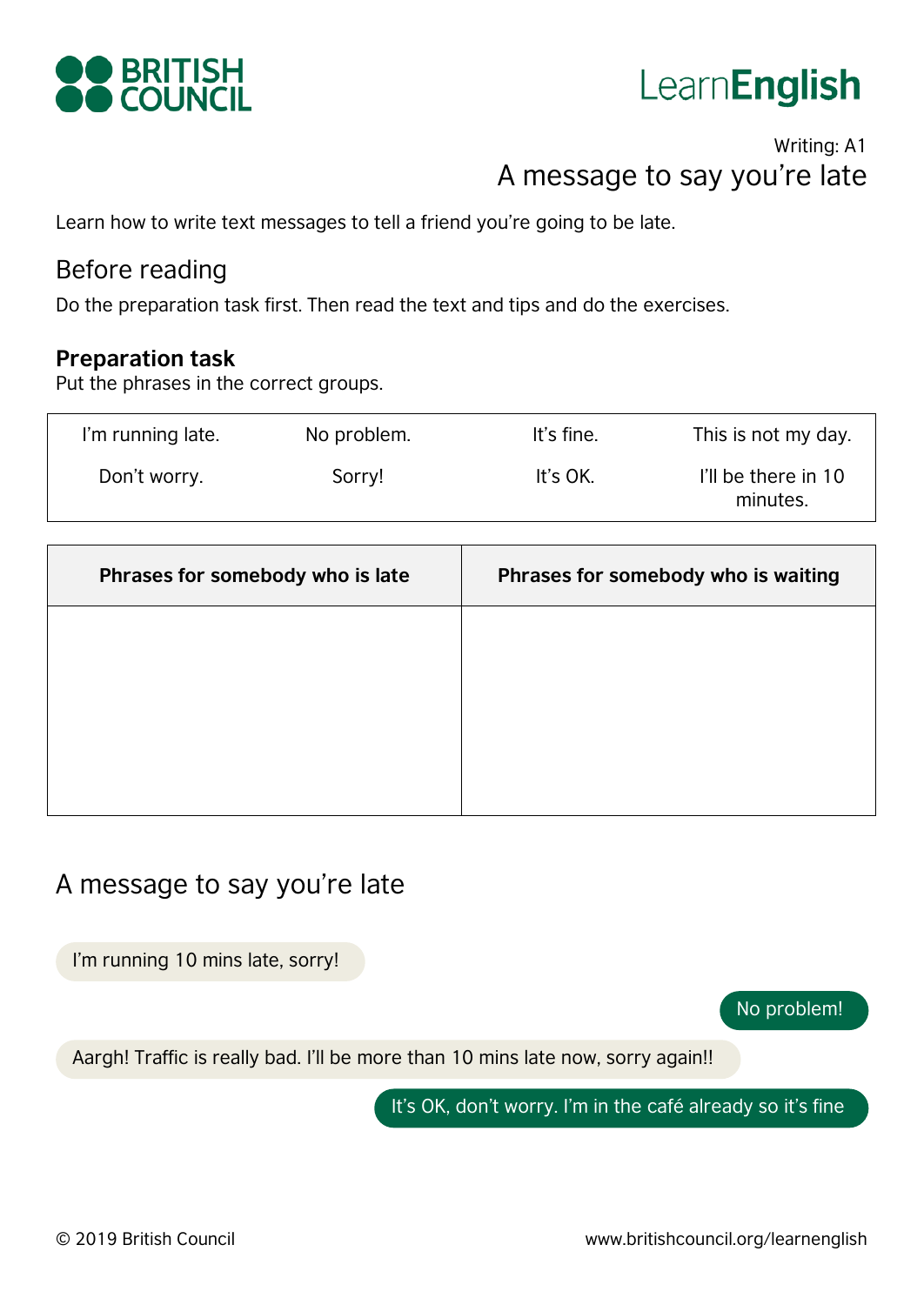



This is not my day! I'm here but can't find a place to park. I'm looking for a different car park. Not sure how long I'll be

OK, LMK when you find a place

I might get something to eat tho

Of course! I'll be as quick as I can

Found one! Be there in 10 mins

Well done! See you soon

OK!

Thx for waiting

……………………………………………………………………………………………

#### **Tips**

- 1. You don't need to write complete sentences for text messages.
- 2. Use abbreviations like *LMK* (= *let me know*) or use emojis to save time writing.
- 3. You don't need to use full stops (.) at the end of messages.
- 4. Say how many minutes you think you'll need, e.g. *I'm running 10 minutes late*.
- 5. It's good to say *sorry* and *sorry again*, but you don't need to say sorry in every message.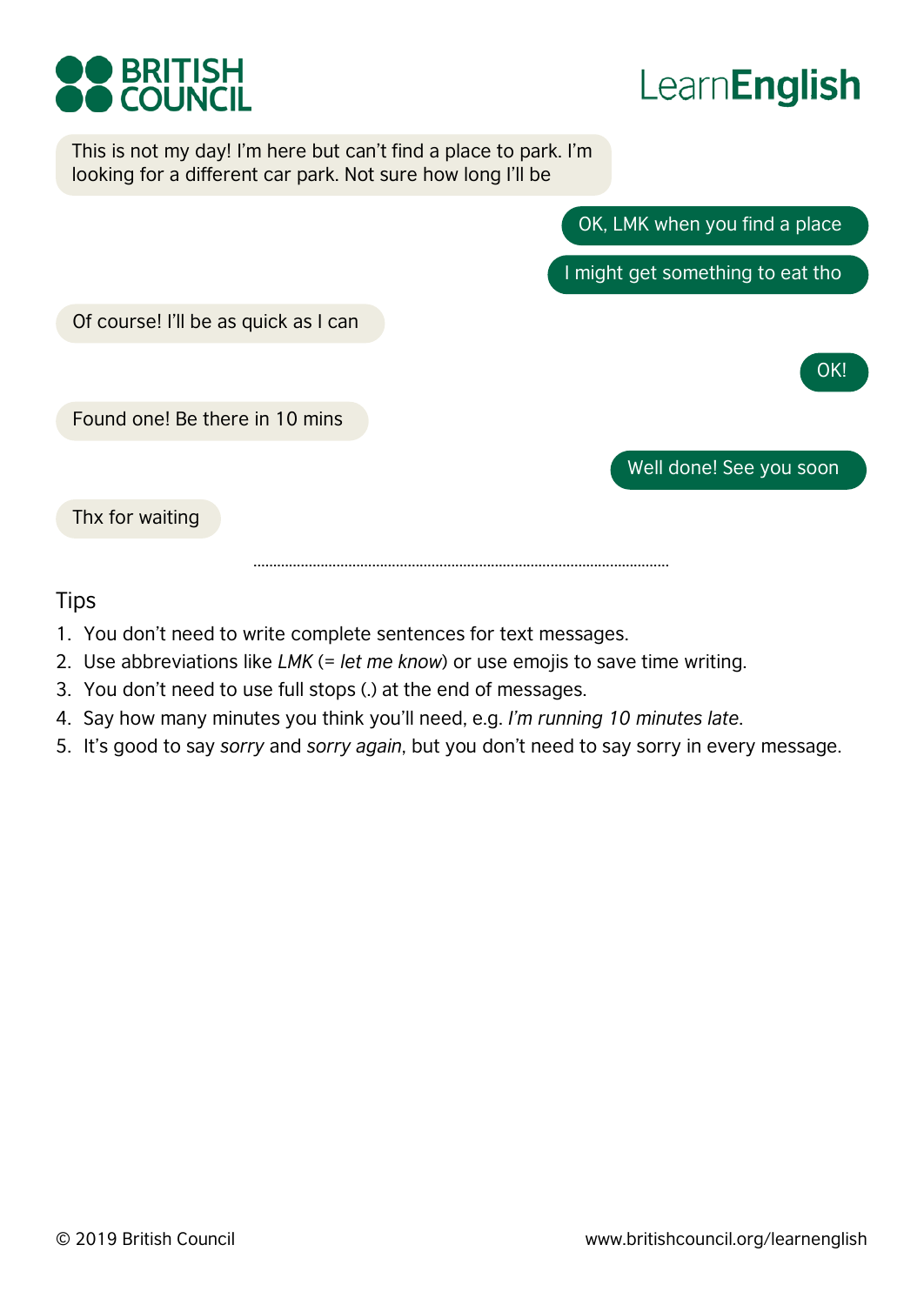



## Tasks

#### **Task 1**

Circle the correct answer.

| 1 <sub>1</sub> | What is 'mins' short for?                                         |                |                                                         |
|----------------|-------------------------------------------------------------------|----------------|---------------------------------------------------------|
|                | a. minimum                                                        | b. minute      | c. minutes                                              |
| 2.             | What does 'aargh' mean?                                           |                |                                                         |
|                | a. I'm angry.                                                     | b. I'm sad.    | c. I'm happy.                                           |
| 3.             | What does it mean if you write two or more exclamation (!) marks? |                |                                                         |
|                | a. You're angry.                                                  |                | b. You're sorry. c. You really mean what you're saying. |
| 4.             | What does 'LMK' mean?                                             |                |                                                         |
|                | a. leave my key                                                   | b. let me know | c. love more kisses                                     |
| 5 <sub>1</sub> | What is 'tho' short for?                                          |                |                                                         |
|                | a. therefore                                                      | b. there       | c. though                                               |
| 6.             | What is 'thx' short for?                                          |                |                                                         |
|                | a. this                                                           | b. thanks      | c. taxi                                                 |
|                |                                                                   |                |                                                         |
| Task 2         | Read the message and choose the correct response.                 |                |                                                         |
| $1_{\cdot}$    | I'm running a bit late, sorry!                                    |                |                                                         |
|                | a. Sorry!                                                         | b. No problem! | c. Yes.                                                 |
| 2.             | I'll be about 15 mins late, sorry again!!                         |                |                                                         |

- a. I'm sorry too. b. I'm fine. The c. It's OK, don't worry.
- 3. I can't find anywhere to park. Not sure how long I'll be.
	- a. I know. b. OK, LMK when you find c. Well done! See you soon. a place.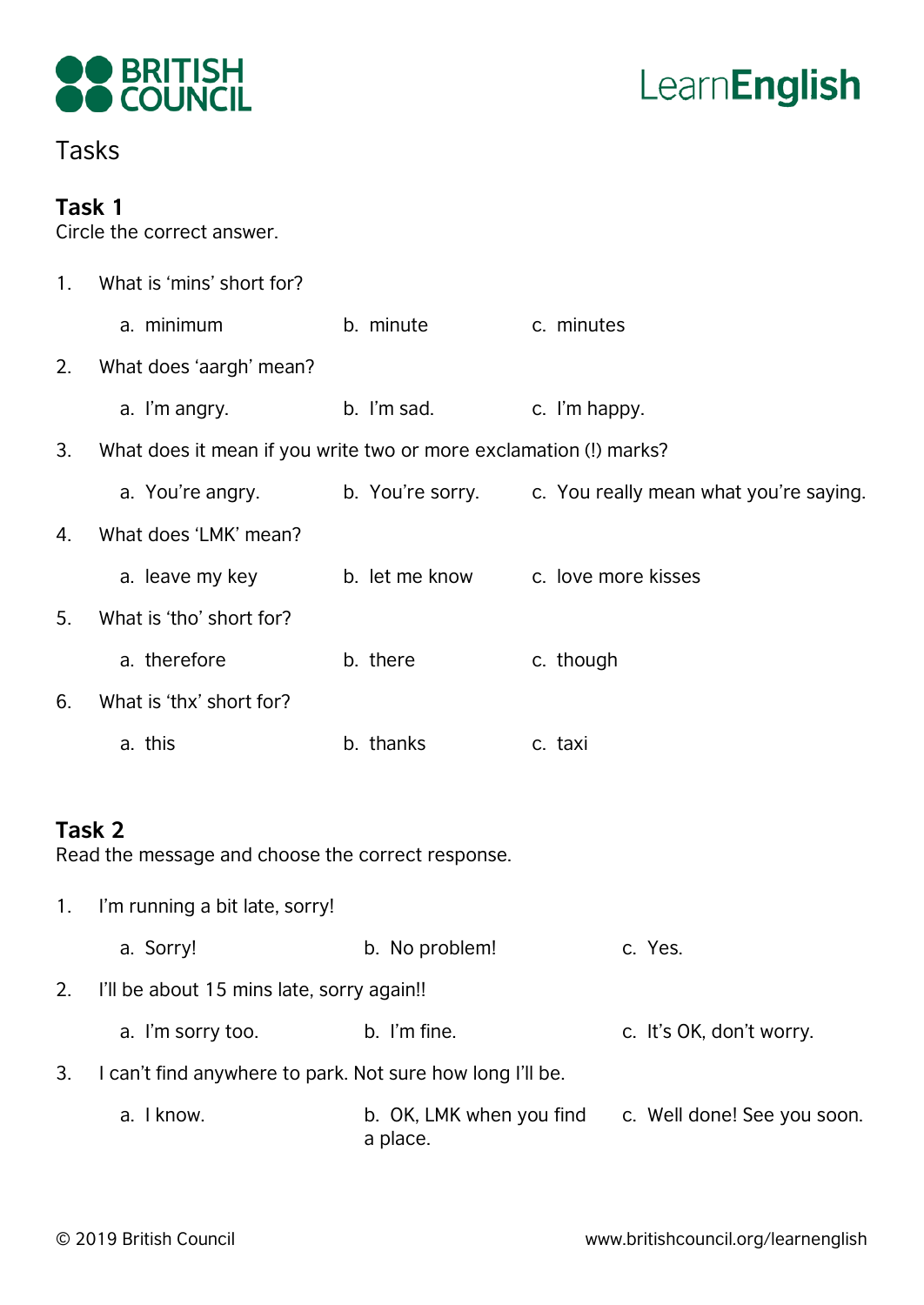

4. I'll be there in 5 mins.

a. OK, see you soon. b. OK, I will. The c. Of course!

- 5. Thx for waiting.
	- a. No problem. b. Yes. The c. Well done!

#### **Task 3**

Put the words in the correct order.

- 1. mins running 10 I'm late
- 2. sure how Not I'll be long
- 3. as quick I I'll can be as
- 4. mins there Be 10 in
- 5. you're when here LMK
- 6. you soon See

#### **Discussion**

Are you usually on time or late? How many minutes is 'late' for you?

# LearnEnglish